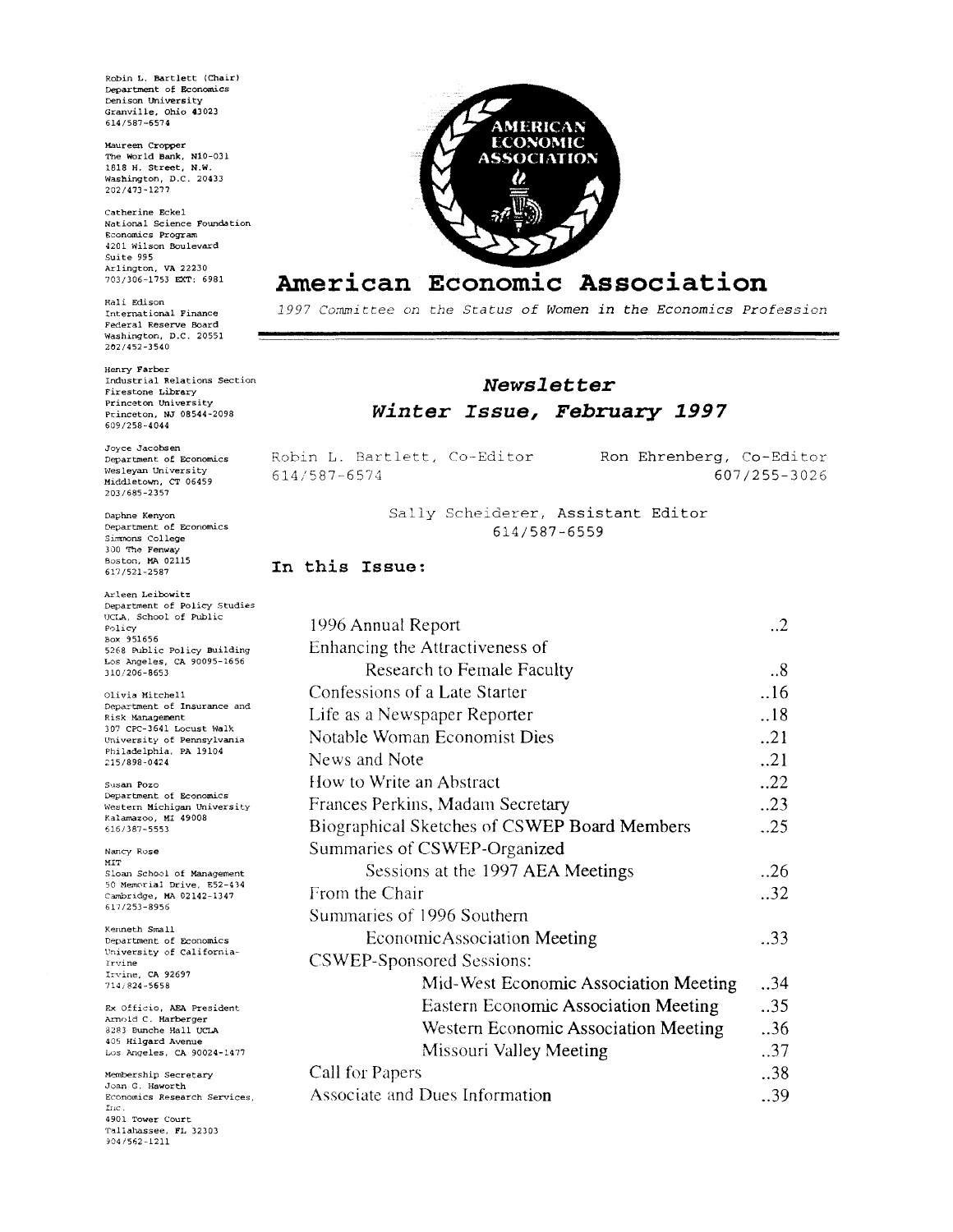### **COMMITTEE ON THE STATUS OF WOMEN IN THE ECONOMICS PROFESSION 1996 ANNUAL REPORT**

The American Economics Association (AEA) has charged the Committee on the Status of Women in the Economics Profession (CSWEP) with monitoring the position of women in the profession and with undertaking activities to improve that position. This report presents information on the position of women graduate students and faculty in academic economics departments and reports on the committee's activities during **1995.** 

## **THE HIRING AND PROMOTION OF WOMEN ECONOMISTS IN PH.D.-GRANTING DEPARTMENTS**

For the past three years, CSWEP has worked on developing its contacts in all of the Ph.D.-

| Table 1                                                          |                                   |                                       |  |  |  |
|------------------------------------------------------------------|-----------------------------------|---------------------------------------|--|--|--|
| Share of Women By Rank, Ph.D.-Granting Departments, Fall<br>1995 |                                   |                                       |  |  |  |
| Rank                                                             | All Ph.D. Granting<br>Departments | $\textbf{Top}$ 20<br>Departments Only |  |  |  |
| Non-Tenure Track                                                 | 39.2                              | 57 1                                  |  |  |  |
| Assistant                                                        | 24.2                              | 17.5                                  |  |  |  |
| Professor<br>(Untenured)                                         |                                   |                                       |  |  |  |
| Associate                                                        |                                   |                                       |  |  |  |
| Professor                                                        |                                   |                                       |  |  |  |
| Untenured                                                        | 14.2                              | 5.9                                   |  |  |  |
| Tenured                                                          | 12.9                              | 12.1                                  |  |  |  |
| <b>Full Professor</b>                                            | 75                                | 54                                    |  |  |  |
| (Tenured)                                                        |                                   |                                       |  |  |  |

granting departments in the US. One of the tasks of the CSWEP representatives in these institutions is to report on the status of women in their departments. CSWEP has been able to acquire more complete and accurate data than is available currently through the **AEA**  Universal Academic Questionnaire (UAQ) which is mailed to all department chairs each fall. In Fall **1995,**  CSWEP was able to obtain information from **94** of its **1 14** contacts in comparison to the UAQ which received responses from 62 Ph.D.-granting economics departments. **[I]** 

*Information from the CSWEP questionnaire on the status of women faculty.* 

Table **1** provides information on the share of women faculty at various ranks in the **94** Ph.D. granting departments. Column **1** provides information on all **94** departments, while Column 2 provides a comparison to information from the lop 20 schools.

Table **1** indicates that the share of women in academic appointments decreases with rank. The growing group of non-tenured faculty in economics departments consists disproportionately of women. Compared to the **23** percent of women receiving Ph.D.'s, of those faculty in non-tenure track positions, **39** percent are women. Untenured tenure-track assistant professors are 24 percent female. Untenured associate professors are **14** percent women. Tenured associate professors are **13** percent women and tenured full professors are **7.5** percent female. Among the top 20 schools, the numbers are lower at every rank, indicating less representation of women on the faculty in the very top-ranked departments, except in the non-tenure track positions of which **57**  percent are women.

*Information from the AEA UAQ on the status of women faculty over time.* While the UAQ data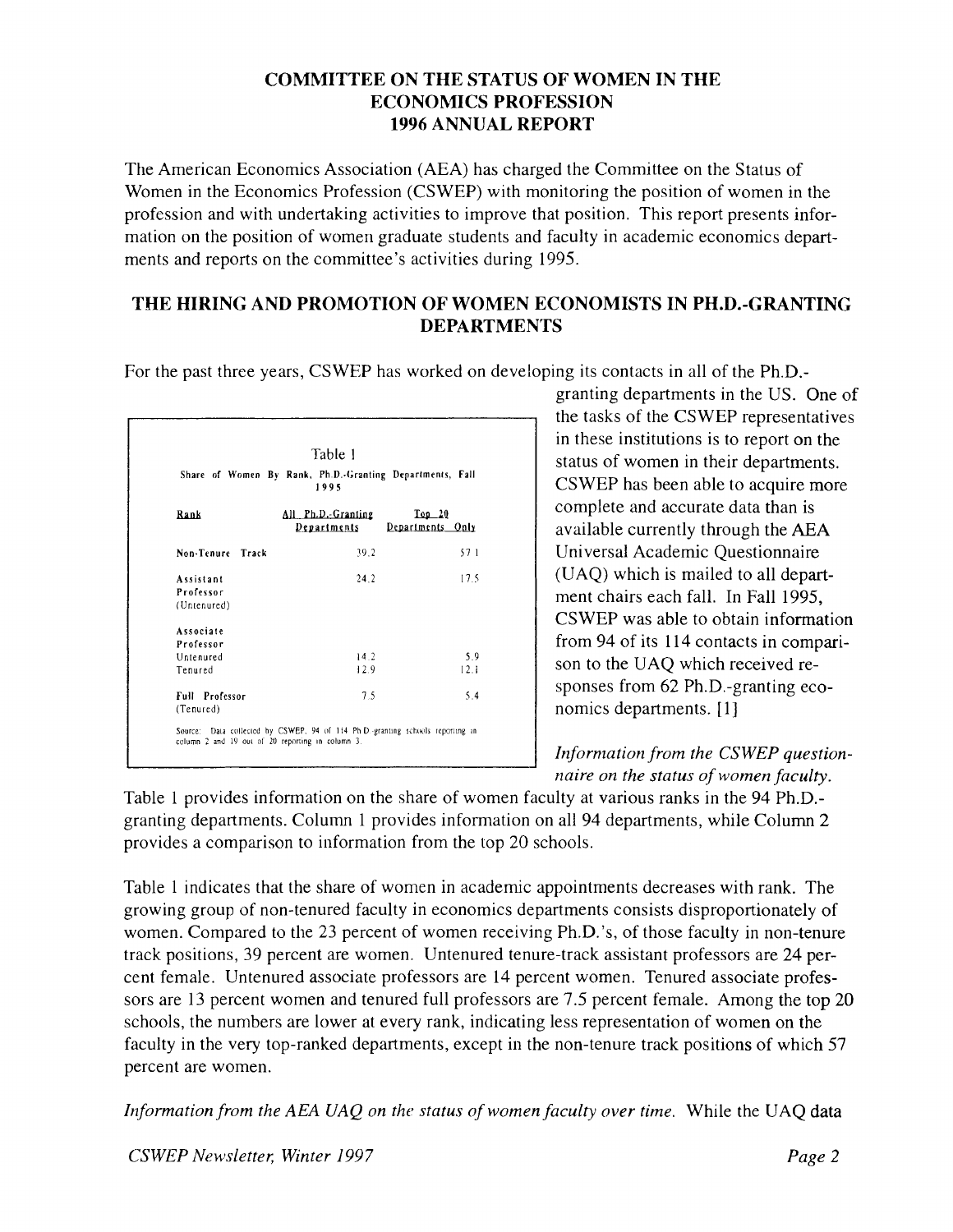are less reliable, because of both a smaller sample size and high variability in which schools report over time, they do provide a time series on women's representation by rank over the years. Figure 1 shows the patterns from 1974 to 1995 in Ph.D.-granting departments. The 1995 numbers from the UAQ are similar to those collected by CSWEP representatives. The percentage of



women at each rank continues to increase over time in both the assistant and full professor ranks. Last year there was a slight drop in the assistant professor ranks.

Figure 2 compares public and private Ph.D.-granting departments. The share of women at each rank is slightly higher in public institution than in private ones. This is most noticeable in 1995 at the full professor rank where only 1.7 percent of the reported faculty are women in

private institutions, while 5.8 percent of the full professors are women in public institutions.

Figure 3 looks at the advancement of women through the ranks. Figure 3 compares new Ph.D.'s to new assistant professor hires. The number of new Ph.D.'s who are women has been relatively constant , averaged 24.7 percent for the last 10 years. [2] The percentage of new assistant professors hired into Ph.D.-granting departments over the last ten years has been increasing and averaged 21.2 percent.

Figure 4 looks at the next point of the career progression, comparing the percentage of newly hired or promoted associate professors to the percentage of women among the stock of assistant professors. In 1995, the percentage of newly hired or promoted associates was well below the percentage of female assistant professors. Over the last ten years, the females share of 13.4 and the percentage of new hires or promotions at the associate level has averaged

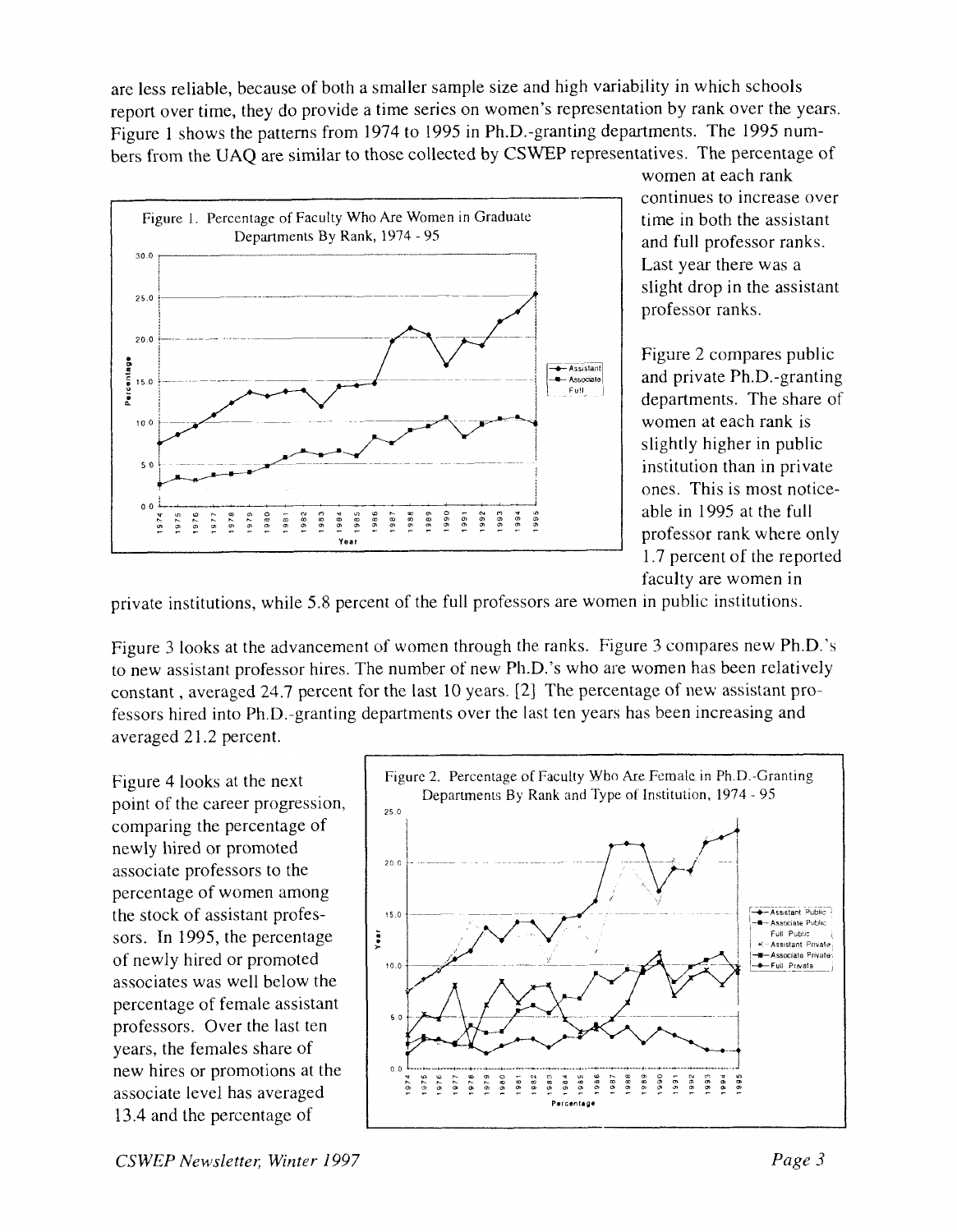assistant professors who are women has averaged 20.2 percent. Figure 5 presents a similar comparison between the percentage of new full professor hires or promotions with the pool of associate professors who are female. In 1995 the percentage of new full professor hires or promotions was 7.5 percent female and that of the pool of associate



professors was 9.3 percent.

The data presented in Figures 3-5 suggest that there is a gap between the rate at which women are being hired and promoted and their share in the rank below. Efforts to stimulate the progress of women through the ranks of the profession have not been as effective as expected.

*Information on the status of women graduate students in economics.* The availability of women to the economics profession depends on the pipeline of women being trained in economics. Table 2 reports information on women in graduate programs in economics, taken from the CSWEP 1995 questionnaire. For the academic year 1995-96 about 30 percent of the first year class are female. Nearly 28 percent of those who are ABD were female. Yet only 23 percent of those



receiving a Ph.D. in economics are female in the 94 Ph.D.-granting departments reporting. [3] The representation of women at the top 20 departments is very similar to that for all graduate departments. Approximately 26 percent of the entering class are women, 27 percent of the ABD's are women and 22 percent of the Ph.D.'s are women. While the percentage of new Ph.D's who are women has improved since the incep-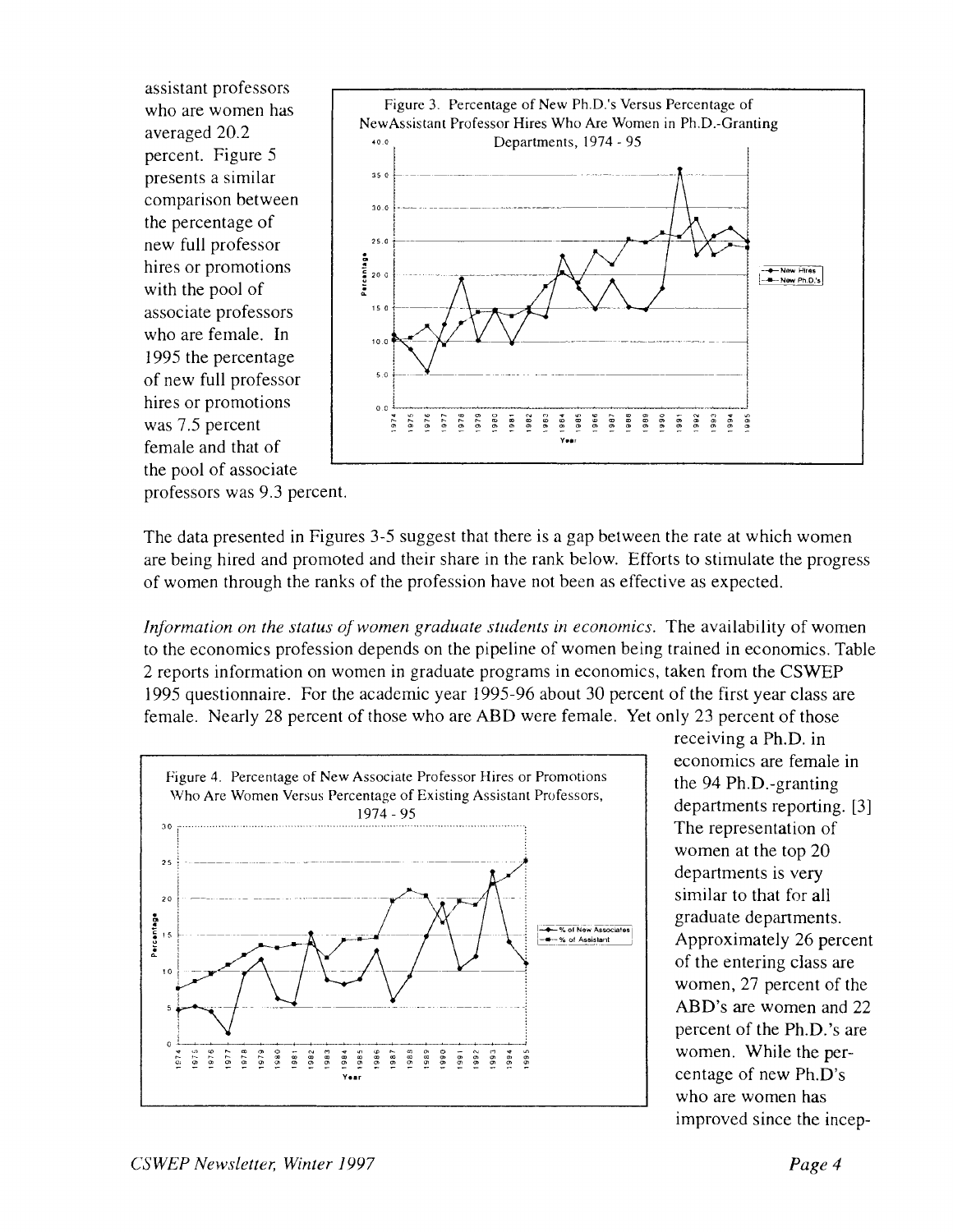tion of CSWEP in 1972, the tion of CSWEP in 1972, the<br>percentage of new Ph.D.'s in Table 2<br>economics is relatively low when economics is relatively low when compared to the 22 fields reported by the National Science Foundation in 1995. Fifteen of the fields have a noticeably higher percentage of women receiving Ph.D.'s and one field Business and Management about the same - 28.4 percent. The fields of Physics and Astronomy, Computer Science, and Engineering are noticeably lower. The other three fields of Earth, Atmospheric, and Marine Sciences, Mathematics, Agricultural Sciences, are slightly lower.

|                                       | Share of Women Among Ph.D. Students At Different Points of Academic<br>Progress, 1995-1996 School Year |                                   |
|---------------------------------------|--------------------------------------------------------------------------------------------------------|-----------------------------------|
| Points of Academic<br><b>Progress</b> | All Ph.D. Granting<br><b>Departments</b>                                                               | <u>Top 20</u><br>Departments Only |
| <b>First Year Students</b>            | 30.5                                                                                                   | 26.1                              |
| <b>ABD</b> Students                   | 27.8                                                                                                   | 26.6                              |
| Ph.D.'s Granted in<br>1994.95         | 23.2                                                                                                   | 21.8                              |

Table 3 shows how women fared in the job market in 1995 relative to men. With approximately 23 percent of the Ph.D.'s going to women, 26 percent of the academic jobs at Ph.D.-granting departments went to women and 35 percent of the jobs at non-Ph.D.-granting departments went to women. At the top 20 schools, women received 22 percent of the degrees and 19 percent of the jobs at Ph.D.-granting departments. These women received a disproportionate share of the jobs at non-Ph.D.-granting departments, 57 percent. These data suggest that women from the top

schools are going to smaller private or state institutions rather than continuing their careers at Ph.D.-granting departments.

# **THE COMMITTEE'S ACTIVITIES**

CSWEP is involved in a wide range of activities to help bring women into the profession and to increase the rates at which women are promoted at various stages of their careers. As part of its ongoing efforts to increase the participation of women on the AEA program, CSWEP organized six session for the January 1997 ASSA meetings, three on gender-related topics and three on public finance. CSWEP also holds a business meeting at the annual meetings to report to its associates about its activities and

| Share of Women Placed in Job By Type of Job, Among Students on the Job<br>Market, Winter and Spring 1995<br>All Ph.D.-Granting<br>Departments<br>25.9 |                                                                                                       |  |
|-------------------------------------------------------------------------------------------------------------------------------------------------------|-------------------------------------------------------------------------------------------------------|--|
|                                                                                                                                                       |                                                                                                       |  |
|                                                                                                                                                       | Top <sub>20</sub><br>Departments Only                                                                 |  |
|                                                                                                                                                       | 194                                                                                                   |  |
| 34.7                                                                                                                                                  | 57.1                                                                                                  |  |
| 28.7                                                                                                                                                  | 20.4                                                                                                  |  |
| 20.5                                                                                                                                                  | 23.5                                                                                                  |  |
| 19.7                                                                                                                                                  | 15.2                                                                                                  |  |
| 11.9                                                                                                                                                  | 11.8                                                                                                  |  |
| 15.6                                                                                                                                                  | 11.8                                                                                                  |  |
|                                                                                                                                                       | Source: Data collected by CSWEP, 94 of 114 Ph.D.-granting schools reporting in column 2 and 19 out of |  |

to hear from the AEA membership suggestions for future activities. To support junior women meeting senior women, a hospitality suite is staffed by members of the committee.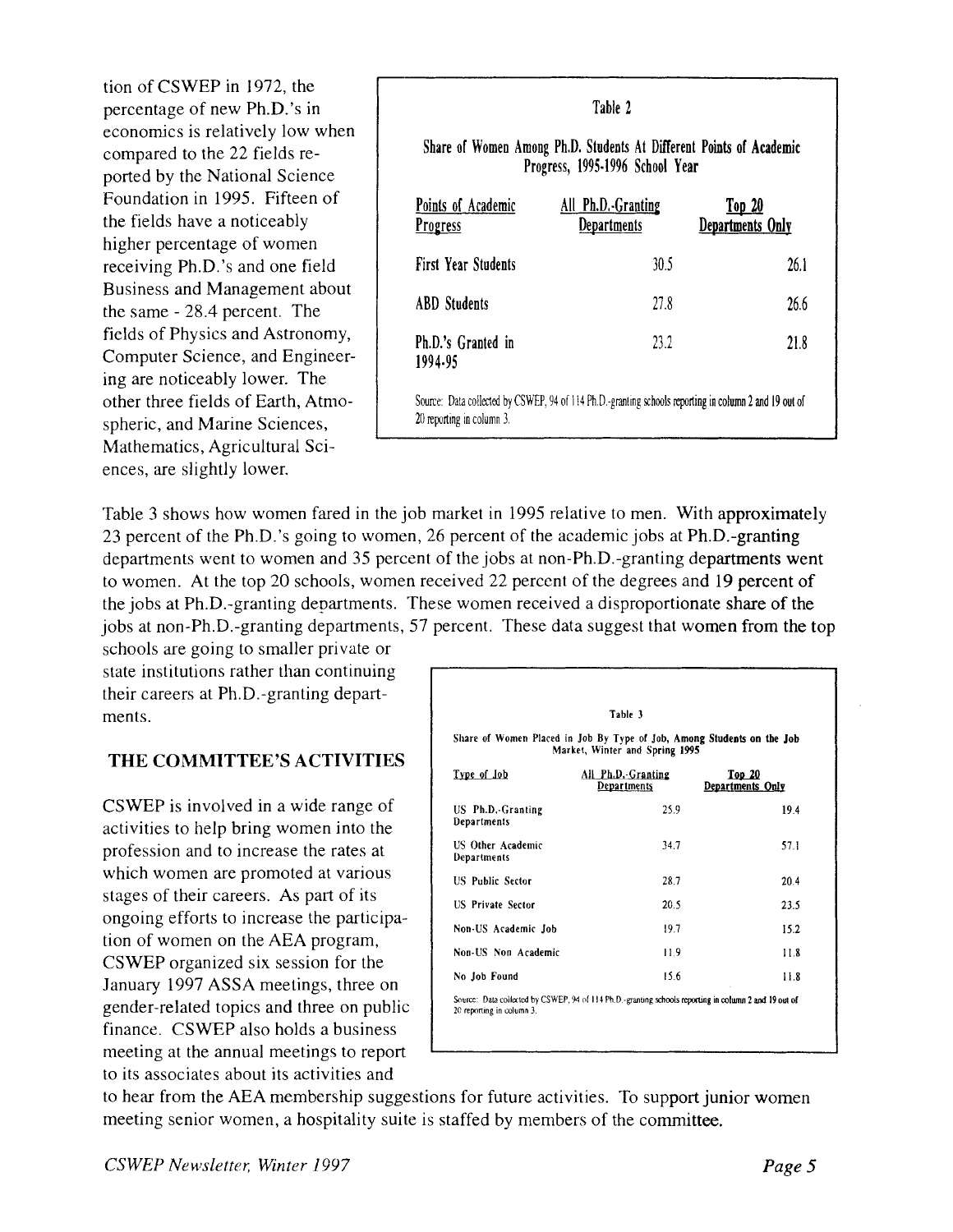To assist women in the profession who cannot make it to national meetings, CSWEP organizes sessions at the Eastern, Southern, Mid-West, and Western Economic Association meetings. As at the national meetings there is one session on gender-related research and one on a non-gender-related field. CSWEP is increasing its efforts to broaden the base of its organization by encouraging the formation of regional



CSWEP committees to attend to the work of the region associations. The committee is discussing ways to set up CSWEP representatives in small state and private schools to increase its ability to be responsive to the needs and concerns of all women in the profession.

One of CSWEP's most important activities is the publication of the CSWEP Newsletter three times a year. Each issue contains "How To" articles to help inform its readers about grantwriting, the tenure process, balancing family and job, among other topics. The "How To" articles have been so popular that last year CSWEP published its second Special Reprint Issue which contained a selection of the most informative articles from the past six years. No doubt the interest in the Special Reprint Issue is a tribute to how timely and relevant these articles are. The newsletter contains biographical sketches of current committee members to illustrate that there is more than one way to be an economist. The newsletter also contains historical sketches of women economists to showcase the contributions of women to the field of economics. Since the newsletter comes out three times a year, timely calls for papers and announcements are also provided.

CSWEP has maintained its recently organized network of representatives in the Ph.D.-granting schools. These representatives help the Committee monitor the progress of women at these schools and collect the information upon which elements of this report are based.

CSWEP established a WEB site this year. The site contains information on the mission of CSWEP, a list of committee members, a select list of associates by state and field, information on how to join, and connections to other web sites of interest to economists. The announcement section keeps interested AEA members informed of upcoming CSWEP activities.

The Committee would like to thank several people who have made major contributions to its effort. Joan Haworth, the Membership Secretary, and her staff maintain the Roster, send out annual membership reminders, and create customized listing for potential employers.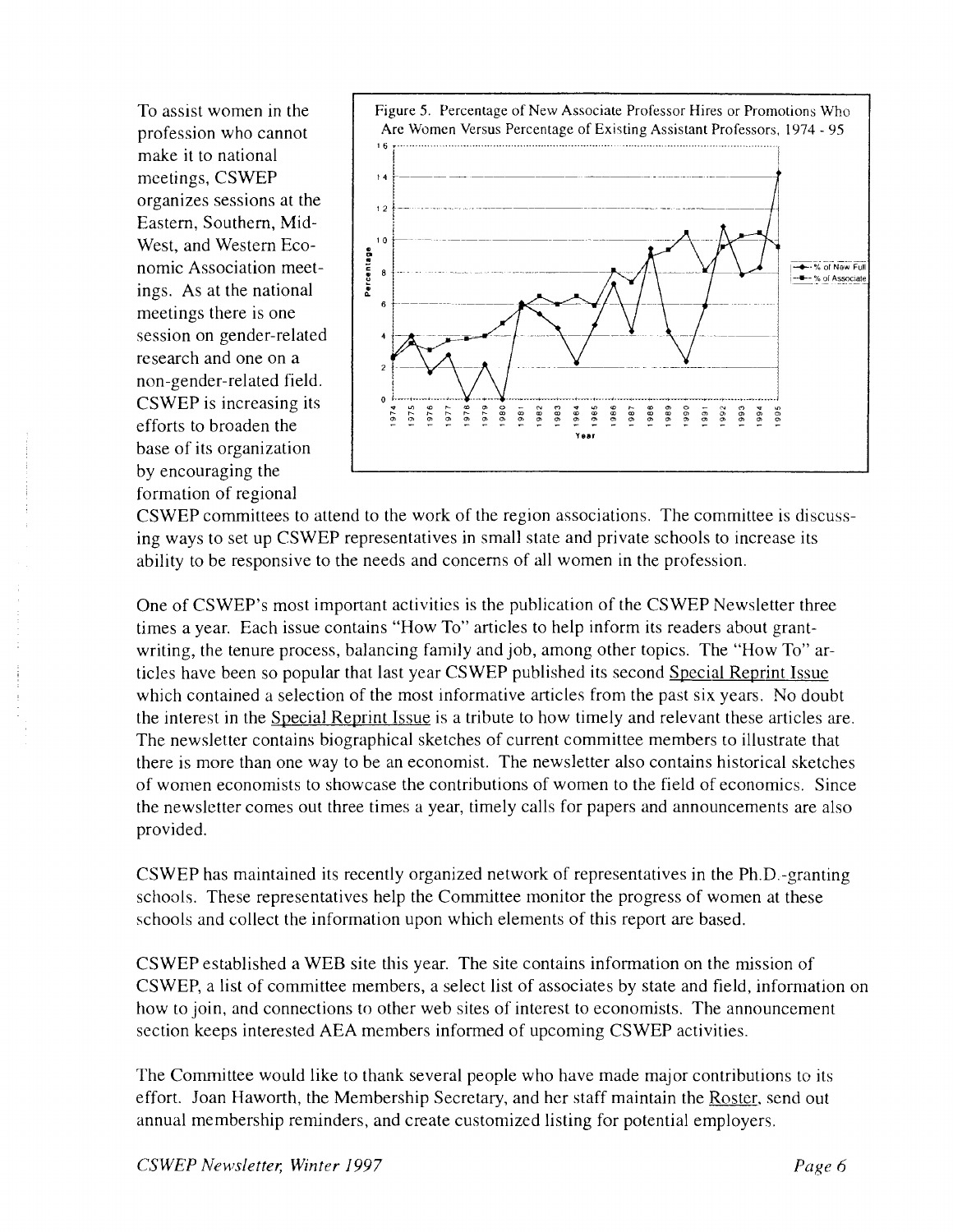Four members left the Committee at the end of 1996: Kathy Anderson (Vanderbilt University) who served as the Southern Economic Association representative and who did an excellent job reestablishing its regional base, Ronald Ehrenberg (Cornell University) who ended his tour of duty with an excellent report on policies to make universities more female-friendly, and Joni Hersch (University of Wyoming) who shepherded the vast Western region and provided encouragement on several initiatives. And finally, Nancy Marion who helped me co-edit the most recent edition of the newsletter. Since it was my first her help and diligence was invaluable.

Finally, CSWEP thanks Helen Goldblatt and Yolanda Wales, Rebecca Blank's staff at Northwestern University, who provided administrative support for the first half of 1996 and who made the transfer of the records to Denison University smooth and efficient. CSWEP would also like to thank Rebecca Blank for her efforts to keep CSWEP on task. Under her guidance, the CSWEP representative network was established and child care was provlded for the first time at ASSA meetings. CSWEP also thanks Sally Scheiderer for her help in establishing the new administrative headquarters of CSWEP at Denison University. Her commitment to the effort has made the transition enjoyable and possible. CSWEP thanks the Department of Economics and Denison University for their support and for providing the necessary resources to give CSWEP a new home for the next three years. Finally, CSWEP thanks Mary Winer and her staff at the AEA offices for their patience in answering the hundreds of questions that were asked and for making the financial transition easy.

Respectfully submitted,

Robin L. Bartlett Chair

Notes

1. CSWEP's sample contains only US economics departments, while that of the AEA UAQ includes a few non-US economics departments

2. A consistent series on the share of women Ph.D.'s in economics is obtained from the National Science Foundation's Annual Survey of Earned Doctorates.

3. The National Science Foundation reports that 24.1 percent of the doctorates granted in economics in 1995 went to women, slightly more than CSWEP identifies. Information on one of the top 20 schools, however, is missing from the CSWEP data.

> Check this NSF website: http://www.nsf.gov/sbe/sber/econprog.htm to see what grant possibilities exist particularly for women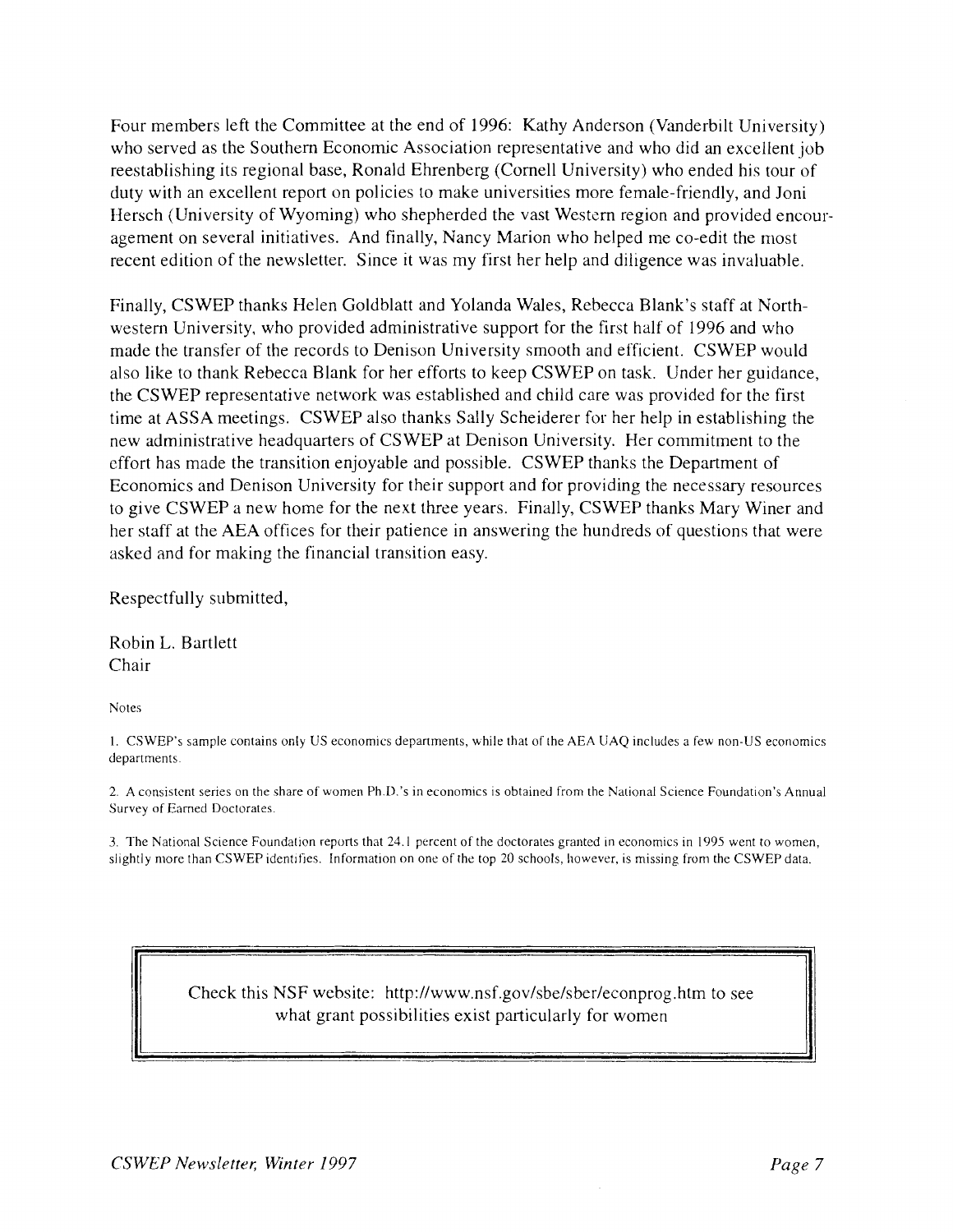*Ronald G. Ehrenberg Cornell University'* 

### I. Introduction

CSWEP has long been concerned about the underrepresentation of women in faculty positions at major research universities. I have been charged by the committee with enumerating a set of policies that might enhance the attractiveness of research universities to female faculty. After presenting some data that suggest the magnitude of the underrepresentation problem, I do so below. In each case, I sketch the pros and cons of the policy. Although the focus is on increasing the attractiveness of research universities to female faculty, many of the policies would increase the attractiveness of academic careers per se to new female Ph.D.s if implemented in academia more broadly.

The CSWEP Board's plan is to distribute a revised version of this document to all CSWEP representatives and chairs of economics departments, as well as to present it to the **AEA**  Executive Committee. Before doing so, however, the Board would like to hear any reactions that you have to these proposals, as well as your views as to other policies that you believe would be desirable. Reactions should be directed to the Chair of the Committee -Professor Robin Bartlett, Department of Economics, Denison University, Granville, OH 43023 (bartlett@denison.edu).

### 11. The Data

Table I presents data on the proportion of female faculty nationwide, by rank and institutional category in 1995-96. These data come from the annual AAUP institutional survey and span all disciplines. They show quite clearly that at each rank, the proportion of faculty that is female is higher at the general baccalaureate (undergraduate) institutions than it is at the comprehensive (masters level) institutions, which in turn is higher than it is at the doctoral level institutions. Furthermore, at each type of institution, the proportion of faculty that is female progressively declines as one moves from the assistant professor to associate professor to full professor level.

The latter result is partially attributable to the changing demographic distribution of new doctorates. As Table 2 indicates, the proportion of new Ph.D.'s that is female has steadily increased over the last 20 years. However, data collected by CSWEP for doctoral level economics departments over a recent five year period suggests that this is not the only explanation.

In particular, the CSWEP data suggest that the proportion of assistant professors promoted to associate professor is lower for females than it is for males at Ph.D.-granting departments. Similarly, the proportion of associate professors promoted to full professors is lower for females than it is for males at these institutions. Since, the proportion of newly hired assistant professors that is female at these institutions is slightly lower than the